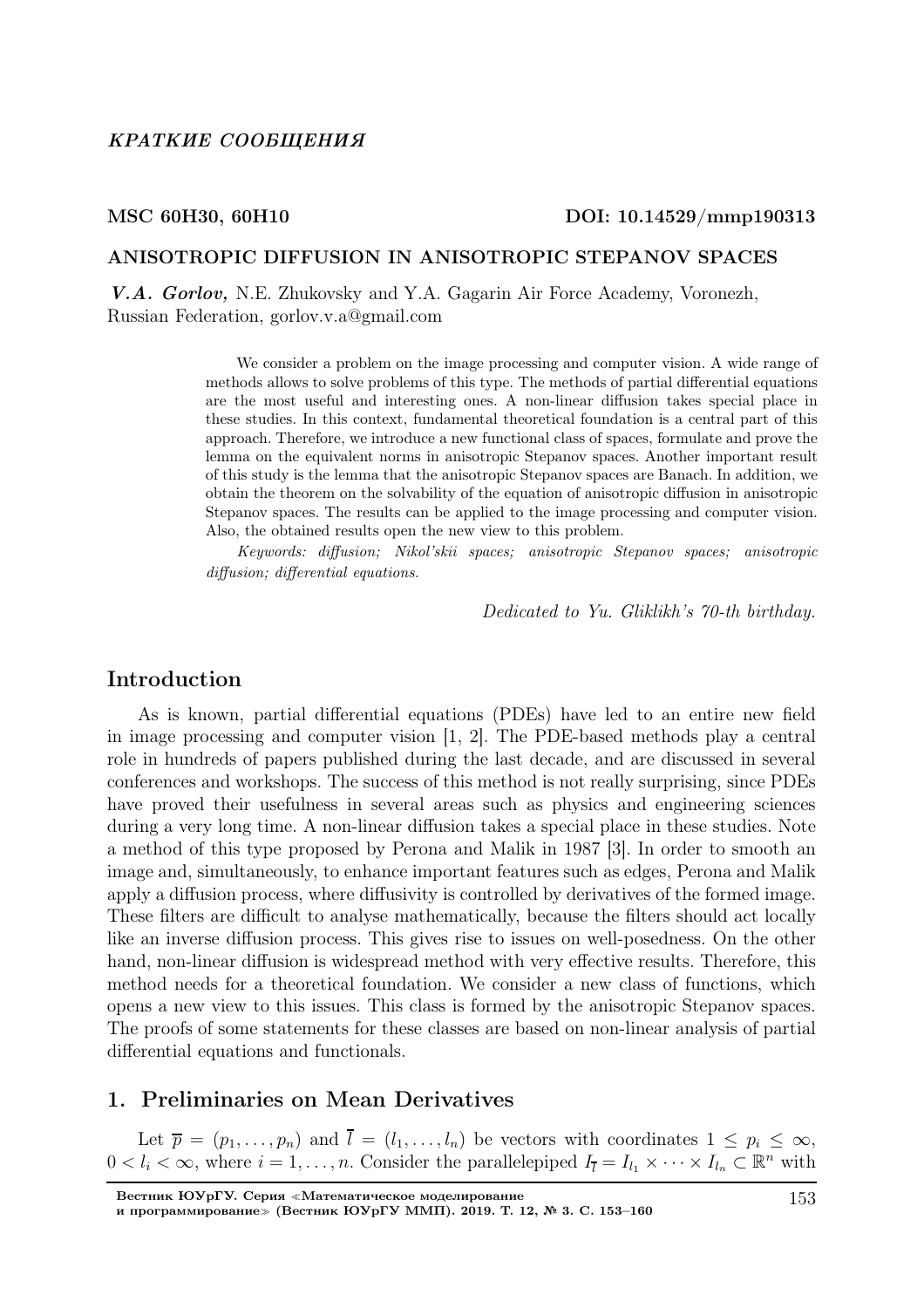the edges  $I_{l_i} = \{x_i : 0 < x_i < l_i\}$ . Following Nikol'skii [4, p. 9; 5, p. 30], by  $L_{\overline{p}}(I_{\overline{l}})$  we denote the space of measurable functions  $f(x) = f(x_1, \ldots, x_n)$  on  $I_{\bar{l}}$  such that the norm

$$
||f||_{\overline{p},\overline{l}} = \left\{ \int_{I_{l_n}} \left[ \dots \left\{ \int_{I_{l_2}} \left( \int_{I_{l_1}} |f(x)|^{p_1} dx_1 \right)^{\frac{p_2}{p_1}} dx_2 \right\}^{\frac{p_3}{p_2}} \dots \right]^{\frac{p_n}{p_{n-1}}} dx_n \right\}^{\frac{1}{p_n}} \qquad (1)
$$

is finite. Note importance of the order in which the norms are taken with respect to different variables. If  $p_i = p$   $(i = 1, ..., n)$ , then  $||f||_{\overline{p},I_{\overline{l}}} = ||f||_{p,I_{\overline{l}}}$ .

The spaces  $L_{\overline{p}}(I_{\overline{l}})$  are called the  $L_{\overline{p}}$ -anisotropic Nikol'skii spaces. As is known, these spaces are Banach with norm (1). Nikol'skii began the study of these spaces in relation to the theorems on embeddings of spaces of functions having generally different behavior in different directions. If norm (1) is considered for functions defined on unbounded sets, in particular, on the entire space  $\mathbb{R}^n$ , then the corresponding anisotropic Nikol'skii spaces lose many important properties, such as embedding properties with respect to the parameter  $\bar{p}$ , existence of important classes of bounded functions, etc.

Therefore, there is an interest in extension of classes of such spaces under which these properties are preserved. From this point of view, the Stepanov spaces  $S_p(\overline{R}^n)$  [6, p. 110; 7, p. 40] of locally integrable functions with the norm

$$
||f||_{S_{p,l}} = \sup_{\overline{t} \in \mathbb{R}^n} \left[ \int_{I_l} |f(\overline{x} + \overline{t})^p dx \right]^{\frac{1}{p}} = \sup_{\overline{t} \in \mathbb{R}^n} ||T(\overline{t})f||_{L_p, I_l}
$$
(2)

are the spaces closest to the anisotropic Nikol'skii spaces. In order to investigate various properties of such functions with respect to different variables by Nikol'skii approach, we introduce the anisotropic Stepanov spaces  $S_{\overline{p},\overline{l}}$  as the sets of locally integrable functions on  $\mathbb{R}^n$  with the norm

$$
||f||_{S_{\overline{p},\overline{l}}} = \sup_{\overline{t} \in \mathbb{R}^n} ||T(\overline{t})f||_{L_{\overline{p}},I_{\overline{l}}}.
$$
\n(3)

Obviously, these sets of functions form normed linear spaces. Moreover, in this article, we consider the question on the close relationship between such spaces and anisotropic Nikol'skii spaces, as well as the problem on solvability of anisotropic diffusion in these spaces.

## 2. Main Result

As is known [6, p. 99], various equivalent norms can be defined on the classical Stepanov spaces  $S_p(\mathbb{R}^n)$ . The same is true for the spaces  $S_{\overline{p},\overline{l}}$ .

**Lemma 1.** Norms (3), corresponding to different  $\overline{l}^{(1)} = (l_1^{(1)})$  $l_1^{(1)}, \ldots, l_n^{(1)}$ , are equivalent.

*Proof.* Suppose that  $l = (l_1, \ldots, l_n), l_0 = \max_{1 \leq i \leq n} l_i$ , and  $\overline{l}^0 = (l_0, \ldots, l_0)$ . Let us show that the norms  $||f||_{S_{\overline{p},\overline{l}}}$  and  $||f||_{S_{\overline{p},\overline{l}_0}}$  are equivalent. On the one hand, we have

$$
||f||_{S_{\overline{p},\overline{l}}} \le ||f||_{S_{\overline{p},\overline{l}_0}}.\tag{4}
$$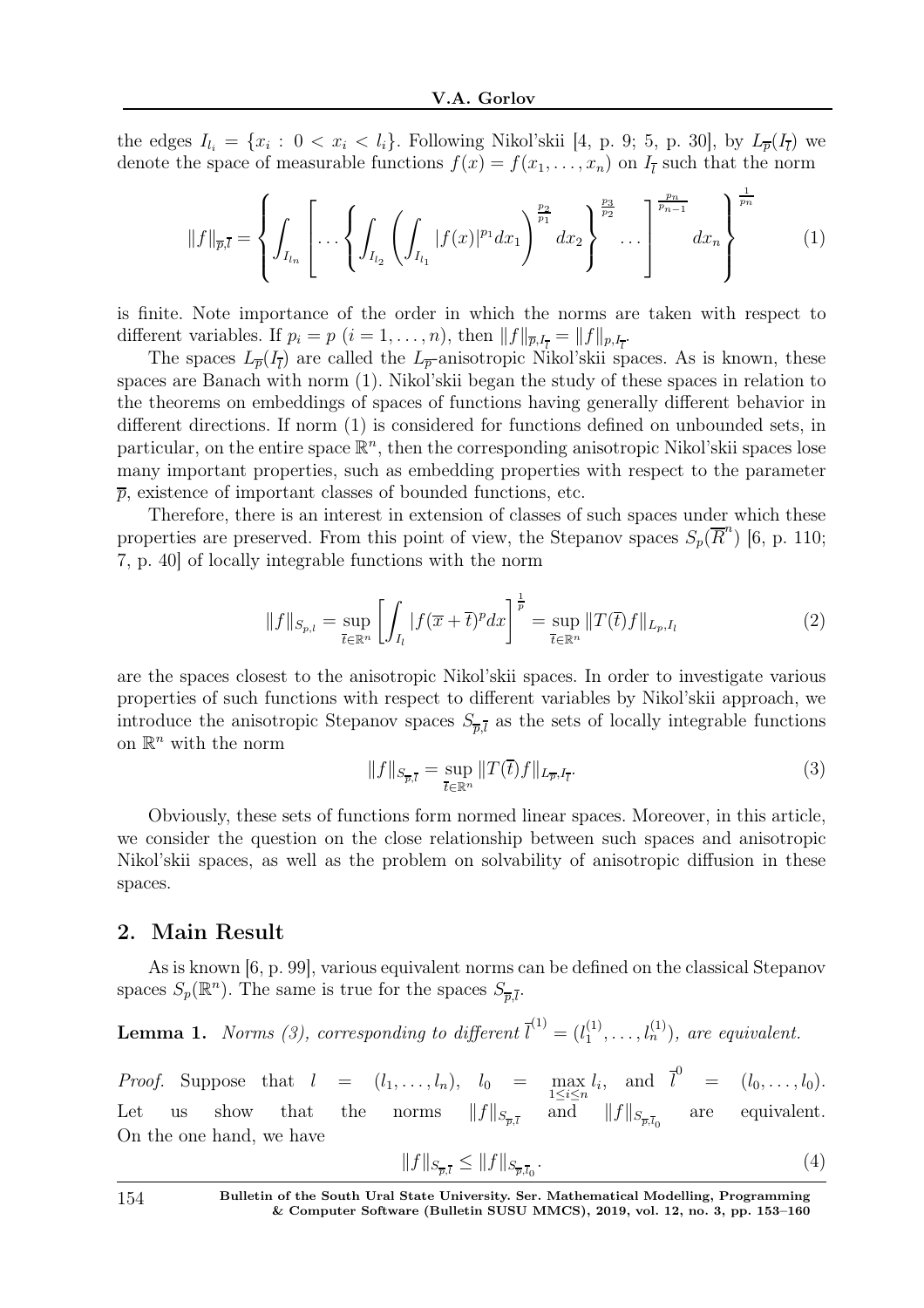On the other hand, suppose that  $l_0 = m_i l_i + \Theta_i$ , where  $0 \leq \Theta_i \leq 1$  and  $m_i$  are positive integers. Then we have pn

eges. Then we have  
\n
$$
\left\{\int_{0}^{l_{0}}\left[\ldots\left\{\int_{0}^{l_{0}}\left(\int_{0}^{l_{0}}|f(x+\overline{t})|^{p_{1}}dx_{1}\right)^{\frac{p_{2}}{p_{1}}}dx_{2}\right\}^{\frac{p_{3}}{p_{2}}}\ldots\right]^{\frac{p_{n}}{p_{n-1}}}dx_{n}\right\}^{\frac{p_{n}}{p_{n}}} \leq
$$
\n
$$
\leq \left\{\int_{0}^{(m_{n}+1)l_{n}}\left[\ldots\left\{\int_{0}^{(m_{2}+1)l_{2}}\left(\int_{0}^{(m_{1}+1)l_{1}}|f(x+\overline{t})|^{p_{1}}dx_{1}\right)^{\frac{p_{2}}{p_{1}}}dx_{2}\right\}^{\frac{p_{3}}{p_{2}}}\ldots\right]^{\frac{p_{n}}{p_{n-1}}}dx_{n}\right\}^{\frac{p_{n}}{p_{n-1}}}
$$
\n
$$
= \left\{\sum_{k=0}^{m_{n}}\int_{k_{1}l_{1}}^{(k_{n}+1)l_{n}}\left[\ldots\left\{\sum_{k=0}^{m_{2}}\int_{k_{2}l_{2}}^{(k_{2}+1)l_{2}}\right\}^{2}\ldots\right]^{\frac{p_{n}}{p_{n-1}}}dx_{n}\right\}^{\frac{p_{n}}{p_{n-1}}}
$$
\n
$$
\times\left(\sum_{k=0}^{m_{1}}\int_{k_{1}l_{1}}^{(m_{1}+1)l_{1}}|f(x+\overline{t})|^{p_{1}}dx_{1}\right)^{\frac{p_{2}}{p_{1}}}dx_{2}\right\}^{\frac{p_{3}}{p_{2}}}\ldots\left\{^{\frac{p_{n}}{p_{n-1}}}-1\right\}^{\frac{1}{p_{n}}}\ldots\left\{^{\frac{p_{n}}{p_{n-1}}}-1\right\}^{\frac{1}{p_{n}}}
$$
\n
$$
= \left\{\int_{0}^{(m_{n}+1)l_{n}}\left[\ldots\left\{\int_{0}^{(m_{2}+1)l_{2}}\left(\int_{0}^{(m_{1}+1)l_{1}}|f(x+\overline{t})|^{p_{1}}dx_{1}\right)^{\frac{p_{2}}{p_{1}}}dx_{2}\
$$

where  $\overline{kl} = \sum^{n}$  $\frac{i=1}{i}$  $k_i l_i$ .

Apply the inequalities

$$
S_n^{(\alpha)} \le S_n^{\alpha} \le n^{\alpha-1} S_n^{(\alpha)}, \quad \text{if} \quad \alpha \ge 1; n^{\alpha-1} S_n^{(\alpha)} \le S_n^{\alpha} \le S_n^{(\alpha)} \quad \text{if} \quad 0 \le \alpha \le 1
$$

and obtain

$$
||T_{\overline{t}}f||_{L_{\overline{p},I_{l_0}}} \leq C(\overline{p}, \overline{m}) \times
$$
  
 
$$
\times \sum_{k_n=0}^{m_n} \cdots \sum_{k_1=0}^{m_1} \left\{ \int_0^{l_n} \cdots \int_0^{l_2} \left( \int_0^{l_1} |f(x+\overline{t}+\overline{kl})|^{p_1} dx_1 \right)^{\frac{p_2}{p_1}} \cdots dx_n \right\}^{\frac{1}{p_n}},
$$
 (6)

where  $\overline{m} = (m_1, \ldots, m_n)$ . Take the supremum over  $\overline{t} \in \mathbb{R}^n$  and obtain the inequality

$$
||f||_{S_{\overline{p},\overline{l}_0}} \le C(\overline{p},\overline{m}) \cdot ||f||_{S_{\overline{p},\overline{l}}}.
$$
\n
$$
(7)
$$

The statement of the lemma follows from (4) and (7).  $\Box$ 

Based on the results of Lemma 1, we assume that  $\overline{l} = (1, \ldots, 1)$  and consider the norm  $||f||_{S_{\overline{p},\overline{1}}}$ . Let K be the unit cube  $0 < x_i \leq 1$ ,  $(i = 1, \ldots, n)$ , and  $K_{\overline{m}}$  be the cube K shifted

Вестник ЮУрГУ. Серия <sup>≪</sup>Математическое моделирование

и программирование≫ (Вестник ЮУрГУ ММП). 2019. Т. 12, № 3. С. 153–160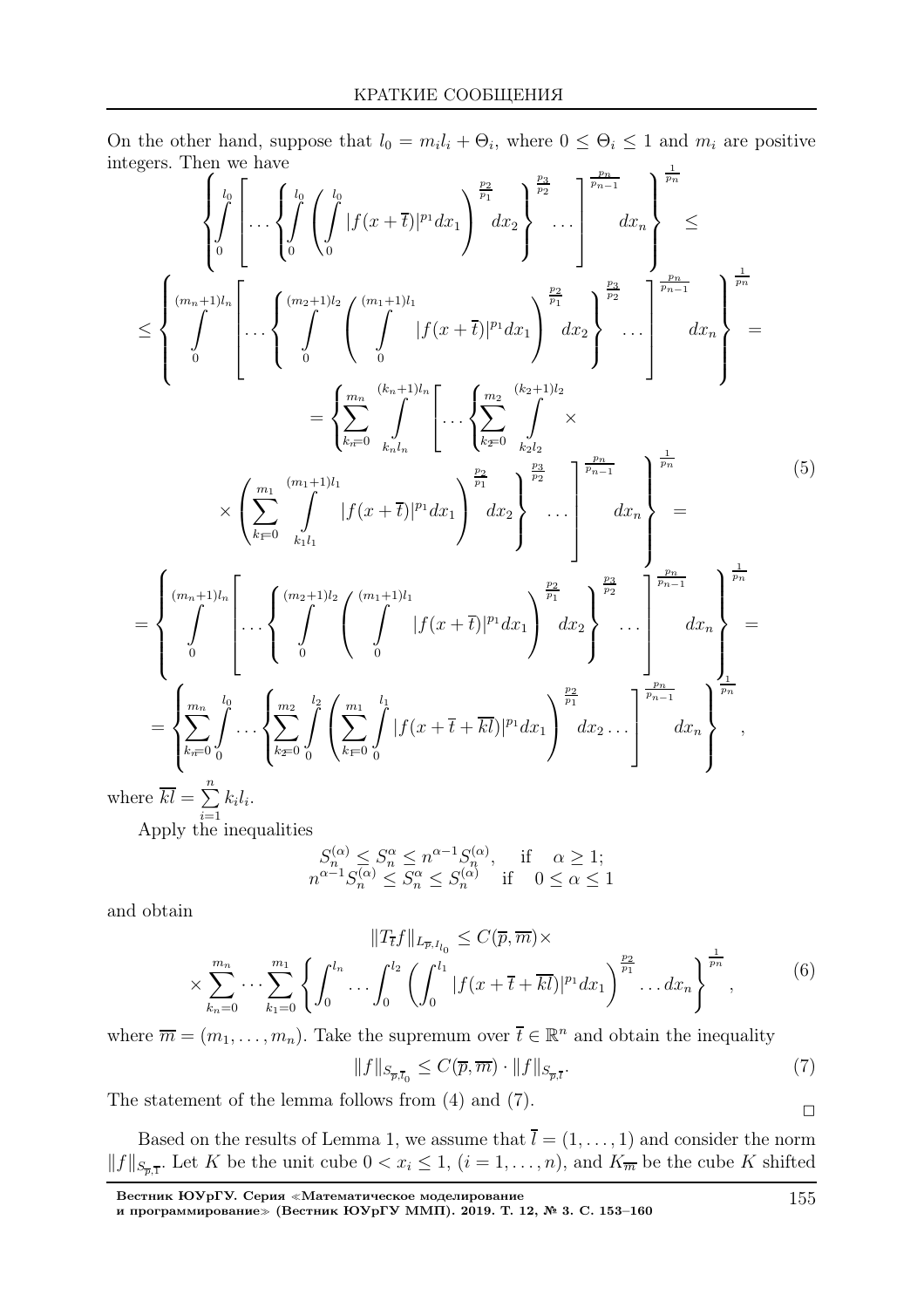by the vector  $\overline{m}$ . Therefore,  $K_{\overline{m}} \cap K_{\overline{r}} = \emptyset$ , if  $\overline{m} \neq \overline{r}$  and  $\bigcup K_{\overline{m}} = \mathbb{R}^n$ . In the spaces  $S_{\overline{p},\overline{1}}$ , we use the cover of  $\mathbb{R}^n$  by the cubes  $K_{\overline{m}}$  in order to define the equivalent norm on the spaces  $S_{\overline{p,1}}$  as follows:

$$
||f||_{S_{\overline{p},0}} = \sup_{\overline{m}} ||f||_{L_{\overline{p},K_{\overline{m}}}}.
$$
\n(8)

Indeed, on the one hand,

$$
||f||_{S_{\overline{p},0}} \le ||f||_{S_{\overline{p},\overline{1}}}.\tag{9}
$$

In order to prove the reverse inequality, we use (6) and obtain

$$
||T_{\overline{t}}f||_{L_{\overline{p},k}} \leq C(\overline{p},\overline{m}) \times
$$

$$
\times \sum_{k_n=0}^{m_n} \cdots \sum_{k_1=0}^{m_1} \left\{ \int_{[t_n]}^{[t_n]+2} \cdots \int_{[t_2]}^{[t_2]+2} \left( \int_{[t_1]}^{[t_1]+1} |f(x+\overline{kl})|^{p_1} dx_1 \right)^{\frac{p_2}{p_1}} \cdots dx_n \right\}^{\frac{1}{p_n}}.
$$
 (10)

In (10), we represent the corresponding integrals as

$$
\int_{[t_i]}^{[t_i+2]} = \int_{[t_i]}^{[t_i+1]} + \int_{[t_i]+1}^{[t_i+2]},
$$

where  $i = 1, \ldots, n$ , once more use (6), take the supremum over  $\overline{t} \in \mathbb{R}^n$ , and obtain

$$
||f||_{S_{\overline{p},\overline{l}}} \leq C(\overline{p},\overline{m}) \cdot ||f||_{S_{\overline{p},0}}.\tag{11}
$$

The statement follows from (9) and (11). Hence, since the spaces  $L_{\overline{p},k}$  are separable on each cube  $K_{\overline{m}}$ , then the spaces  $S_{\overline{p},0}$  are separable and, therefore, the spaces  $S_{\overline{p},\overline{l}}$  are separable.

**Lemma 2.** The spaces  $S_{\overline{p},\overline{l}}$  are Banach.

Proof. The proof is based on the following fact about vector-valued function defined on some abstract set and taking values in the Banach space E. This fact was developed by Hille and Phillips [8, p. 103]. If  $f(\sigma)$  is strongly measurable on  $\mathfrak{G}$  and  $|| f(\sigma) ||_E$  is bounded everywhere except for some set having zero measure, then the space  $L_{\infty}(\sigma, E)$  is Banach with the norm  $||f||_{\infty} = ||f(\sigma)||_E$ . If  $||f(\sigma)||_E$  is continuous, then  $||f|| = \sup ||f(\sigma)||$  and σ∈G  $L_{\infty}(\sigma, E)$  becomes  $C(\sigma, E)$ . The statement of Lemma 2 follows from this statement, if  $E = L_{\overline{p},\overline{l}}$  and  $\mathfrak{G} = \mathbb{R}^n$ , since the spaces  $L_{\overline{p},\overline{l}}$  are complete.  $\Box$ 

Let  $K_l^n \subset \mathbb{R}^n$  be the cube with the edges  $0 \le x_i \le l$ , and  $K_{\overline{t},l}^n$  be the cube  $K_l^n$  shifted by the vector  $\bar{t} = (t_1, \ldots, t_n)$ . Consider the biconvex functional

$$
B_l(f,g) = \sup_{\overline{t} \in \mathbb{R}^n} \left| \int_{K_l^n} f(\overline{x} + \overline{t}) g(\overline{x} + \overline{t}) d\overline{x} \right| = \sup_{\overline{t} \in \mathbb{R}^n_l} \left| \int_{K_{\overline{t},l}^n} f(x) g(x) dx \right|.
$$
 (12)

The functional  $B_l(f, g)$  is finite, if  $f \in S_{\overline{p},l}$ ,  $g \in S_{\overline{p}',l}$ . The proof of this statement is based on the Holder inequality for the norms on  $L_p(\Omega)$  and  $L_{p'}(\Omega)$  [1, p. 19]:

$$
\left| \int_{K_{\overline{t}}^n} f(x)g(x)dx \right| \le \|f\|_{L_p} \cdot \|g\|_{L_{p'}(K_{\overline{t}})}.
$$
\n(13)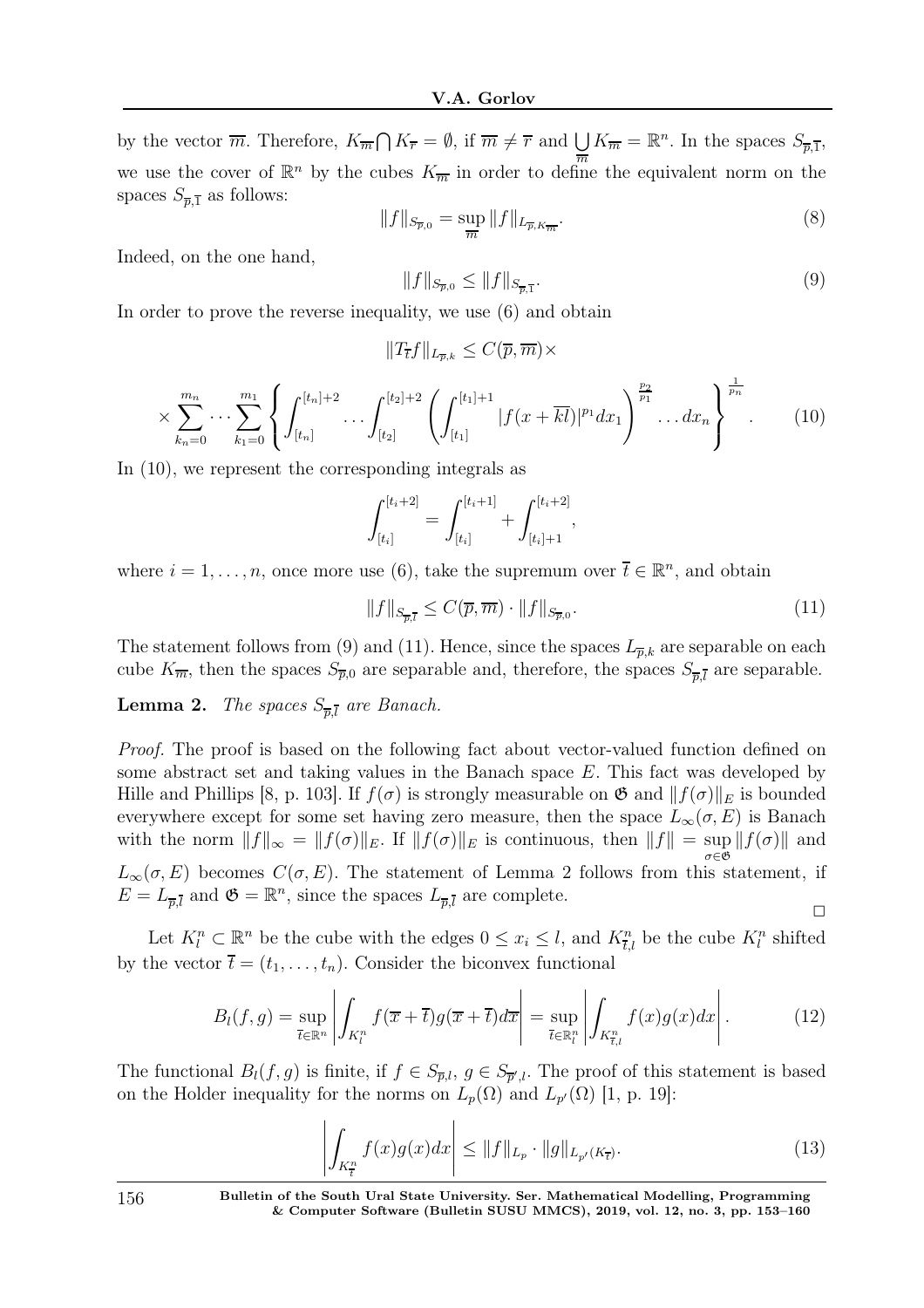Hence, take supremum over  $\bar{t} \in \mathbb{R}^n$  and obtain

$$
|B_l(f,g)| \le \|f\|_{S_{\overline{p},l}} \cdot \|g\|_{S_{\overline{p}',l}}.\tag{14}
$$

It is easy to see that (14) implies also the inequality

$$
|B_l(f,g)| \le \|f\|_{S_{\overline{p},l}} \cdot \|g\|_{L_{\overline{p}'}(\mathbb{R}^n)}.
$$
\n(15)

Therefore, the following theorem is valid.

Theorem 1. The following equalities are valid:

$$
||f||_{S_{\overline{p},l}} = \sup_{||g||_{L_{\overline{p'}}}=1} |B_l(f,g)|,
$$
\n(16)

$$
||g||_{L_{\overline{p}}} = \sup_{||f||_{S_{\overline{p}^{\prime},l}}=1} |B_l(f,g)|. \tag{17}
$$

*Proof.* Let us prove (16). If  $1 \leq p \leq \infty$ , the function  $f(x)$  is measurable on  $\overline{R}^n$  and satisfies

$$
|B_l(f,g)| \le M \|g\|_{L_{\overline{p}'}(\mathbb{R}^n)}\tag{18}
$$

for any function  $g \in L_\infty(\mathbb{R}^n)$ , where  $\dot{L}_\infty(\mathbb{R}^n)$  is a set of measurable essentially bounded and finite functions, then  $f \in S_{\overline{p},\overline{l}}$  and

$$
M = \|f\|_{S_{\overline{p},\overline{l}}}.\tag{19}
$$

Following the proof of the similar statement proposed by Nikol'skii [1, p. 19], we assume that s is the number of infinite components of the vector  $\overline{p}$ ,  $0 \leq s \leq n$ , while the remaining components are finite.

Suppose that the statement is false and the inequality  $||f||_{S_{\overline{p},l}} > M$  holds for some function  $f(x)$ . In this case, there exists  $\bar{t}_0 \in \mathbb{R}^n$  for which

$$
||f||_{L_{\overline{p},(K_{\overline{t}_0,\overline{t}})}} > M,
$$
\n(20)

and we can find a positive integer k such that the function

$$
\varphi(x) = \begin{cases}\n|f(x)|, & \text{if } |f(x)| < k \text{ and } x \in K_{\overline{t}_0, \overline{l}}; \\
k, & \text{if } |f(x)| \ge k \text{ and } x \in K_{\overline{t}_0, \overline{l}}; \\
0, & \text{if } x \notin K_{\overline{t}_0, \overline{l}}.\n\end{cases}
$$
\n(21)

satisfies the inequality

$$
\|\varphi\|_{L_{\overline{p}}(K_{\overline{t}_0,l})}>M.
$$

Next, we use the Nikol'skii functions [1, p. 20], which are defined as follows. For  $p_i < \infty$ , we assume that

$$
\psi_i(x_i m, \ldots, x_n) = \left( \|\psi\|_{(p_1,\ldots,p_{i-1}), K_{\bar{t}_0,\bar{t}}^{i-1}} \cdot \|\varphi\|_{(p_1,\ldots,p_i), K_{\bar{t}_0,\bar{t}}^{i}}^{-1} \right)^{p_i-1},
$$

Вестник ЮУрГУ. Серия <sup>≪</sup>Математическое моделирование и программирование≫ (Вестник ЮУрГУ ММП). 2019. Т. 12, № 3. С. 153–160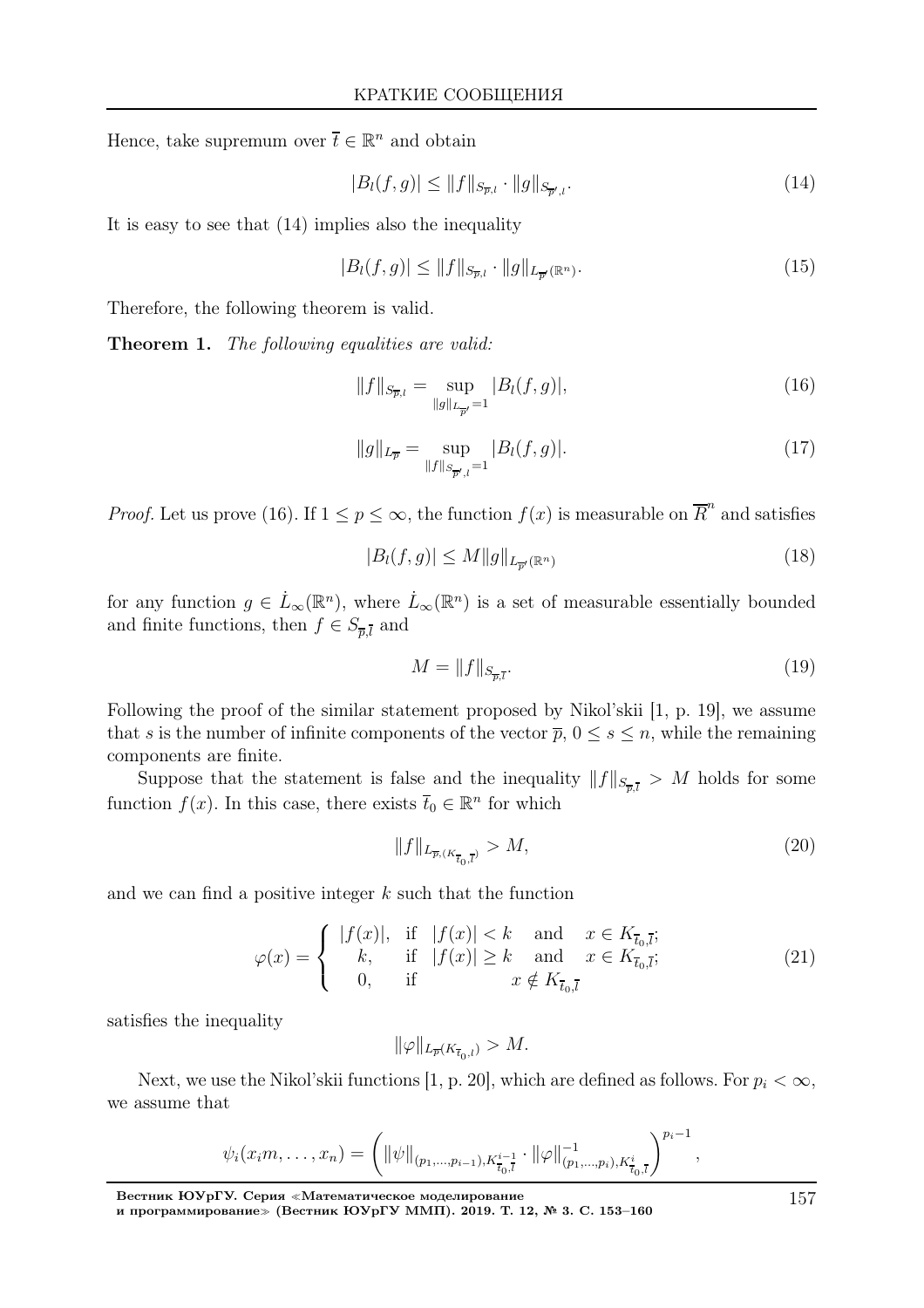(for  $i = 1$  we suppose that  $\|\varphi\|_{L_{\overline{p}_{i-1}}} = |\varphi|$ ), then  $\psi_i = 0$ , if  $\|\varphi\|_{L_{\overline{p}_i}} = 0$ . For  $p = \infty$ , we assume that

$$
\psi_i(x_i m, \dots, x_n) = \begin{cases} \frac{\chi_{F_i}(x_i, \dots, x_n)}{m_i F_i}, & \text{if } m_i F_i \neq 0; \\ 0, & \text{if } m_i F_i = 0, \end{cases}
$$

where  $F_i = \{(x_i, \ldots, x_n) : ||\varphi||_{(p_1, \ldots, p_{i-1}), I_1 \times \cdots \times I_{i-1}} > ||\varphi||_{(p_1, \ldots, p_i), I_1 \times \cdots \times I_i}\}, m_i F_i$  is the measure of the one-dimensional section of the set  $F_i$  over  $x_i$  for fixed  $x_{i+1}, \ldots, x_n$ , and  $\chi_{F_i}$  is the characteristic function of the set  $F_i$ .

It is easy to see that  $g \in L_\infty(\mathbb{R}^n)$ ,  $||g||_{L_{\overline{p'}}} = 1$  and

$$
\int_{\mathbb{R}^n} |\varphi(x)g(x)| dx = \int_{K_{\overline{t}_0,\overline{t}}} |\varphi(x)g(x)| dx \ge ||\varphi||_{L_{\overline{p},l}(K_{\overline{t}_0,l}^n)} > M.
$$

Hence, we take into account (20) and obtain

$$
|B_l(f,g)| = \sup_{\overline{t} \in \mathbb{R}^n} \left| \int_{K^n} f(x)g(x)dx \right| = \int_{K_{\overline{t}_0,\overline{t}}} |f(x)g(x)|dx \ge
$$
  

$$
\ge \int_{K_{\overline{t}_0,\overline{t}}} |\varphi(x)| |g(x)|dx \ge ||\varphi||_{L_{\overline{p},\overline{t}}} > M.
$$

Therefore, we obtain the estimate

$$
|B_l(f,g)| > M ||g||_{L_{\overline{p}'}(\mathbb{R}^n)},
$$

which contradicts to  $(18)$ . This completes the proof.

Therefore, on the one hand,

$$
||f||_{S_{\overline{p},\overline{l}}} \le \sup_{||g||_{L_{\overline{p}'}(\mathbb{R}^n)}=1} |B_l(f,g)|. \tag{22}
$$

On the other hand,

$$
\sup_{\|g\|_{L_{\overline{p'}}(\mathbb{R}^n)}=1} |B_l(f,g)| \le \|f\|_{S_{\overline{p},\overline{l}}}.\tag{23}
$$

The proof of equality (16) follows from inequalities (22) and (23). Equality (17) is proved in the same way.

Theorem 2. The partial differential equation

$$
\frac{\partial u(t, x)}{\partial t} = \text{div}(D\nabla u(t, x)),
$$

$$
u(x, 0) = \varphi(x)
$$

is solvable in the spaces  $\bar{S}_{\bar{p},\bar{l}}(R^n)$ , and there exists the estimate

$$
||u(t,x)||_{\bar{S}_{\bar{p},\bar{l}}(\mathbb{R}^n)} \leq ||\varphi||_{\bar{S}_{\bar{p},\bar{l}}(\mathbb{R}^n)}.
$$

Acknowledgements. The research is partially supported by RFBR Grant no. 18-01- 00048.

 $\Box$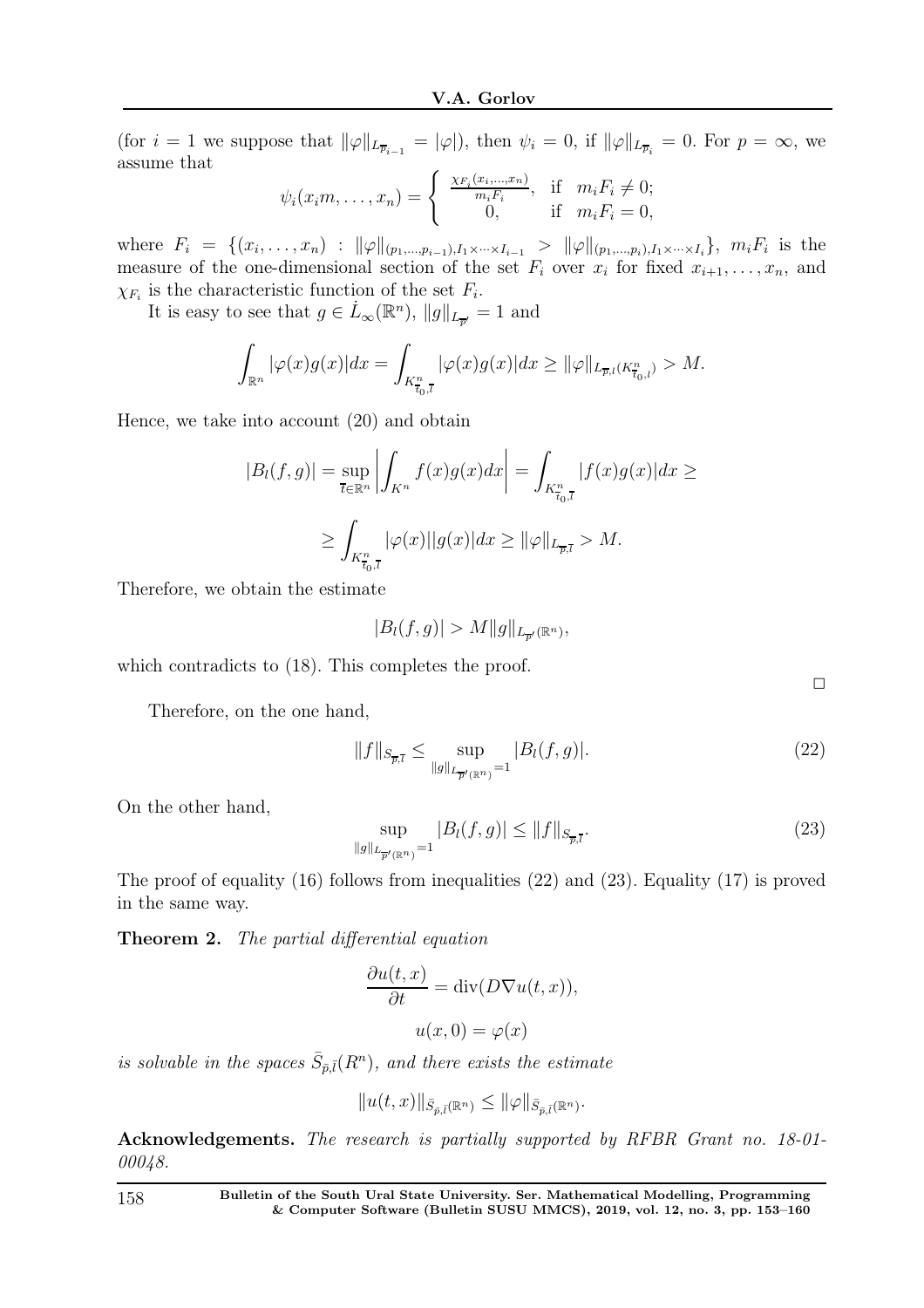## References

- 1. Gliklikh Yu.E. Global and Stochastic Analysis with Applications to Mathematical Physics. London, Springer, 2011.
- 2. Deimling K. Multivalued Differential Equations. Berlin, New York, Walter de Gruyter, 1992.
- 3. Perona P., Malik J. Scale-Space and Edge Detection Using Anisotropic Diffusion. IEEE Transactions on Pattern Analysis and Machine Intelligence, 1990, vol. 12, no. 7, pp. 629–639.
- 4. Besov O.V., Il'in V.P., Nikol'skii S.M. Integral'nye predstavleniya funkciy i teoremy vlozheniya [Integral Representations of Functions and Embedding Theorems]. Moscow, Nauka, 1975. (in Russian)
- 5. Nikol'skii S.M. Priblizhenie funkciy mnogih peremennyh i teoremy vlozheniya [Approximation of Functions of Many Variables and Embedding Theorems]. Moscow, Nauka, 1977. (in Russian)
- 6. Kostin V.A., Kostin A.V. K teorii funkcional'nyh prostranstv Stepanova [To the Theory of Stepanov Function Spaces]. Voronezh, VSU Press, 2007. (in Russian)
- 7. Levitan B.M. Pochti-periodicheskie funkcii [Almost Periodic Functions]. Moscow, Gosudarstvennoe izdatel'stvo tekhniko-teoreticheskoy literatury, 1953. (in Russian)
- 8. Hille E., Phillips R.S. Functional Analysis and Semi-Groups. Providence, American Mathematical Society, 1957.

Received February 26, 2019

### УДК 517.9 DOI: 10.14529/mmp190313

## АНИЗОТРОПНАЯ ДИФФУЗИЯ В АНИЗОТРОПНЫХ ПРОСТРАНСТВАХ СТЕПАНОВА

В.А. Горлов, ВУНЦ ВВС <sup>≪</sup>ВВА имени профессора Н.Е. Жуковского и Ю.А. Гагарина≫, г. Воронеж, Российская Федерация

> В статье рассматривается задача, связанная с обработкой изображений и компьютерным зрением. Многие методы помогают решить такой тип задач. Наиболее полезными и интересными из них являются методы уравнений с частными производными, и особое место в этих исследованиях занимает нелинейная диффузия. Фундаментальная теоретическая основа в текущем контексте является центральной частью данного подхода. Итак, в статье введен новый функциональный класс пространств, получена и доказана лемма об эквивалентности нормировки в анизотропных пространствах Степанова, получена лемма о том, что рассматриваемые пространства являются банаховыми. Получена теорема о разрешимости уравнения анизотропной диффузии в анизотропных пространствах Степанова. Результаты могут быть применены к обработке изображений и компьютерному зрению и могут дать новый взгляд на решение данных задач.

> Ключевые слова: диффузия; пространства Никольского; анизотропные пространства Степанова; анизотропная диффузия; дифференциальные уравнения.